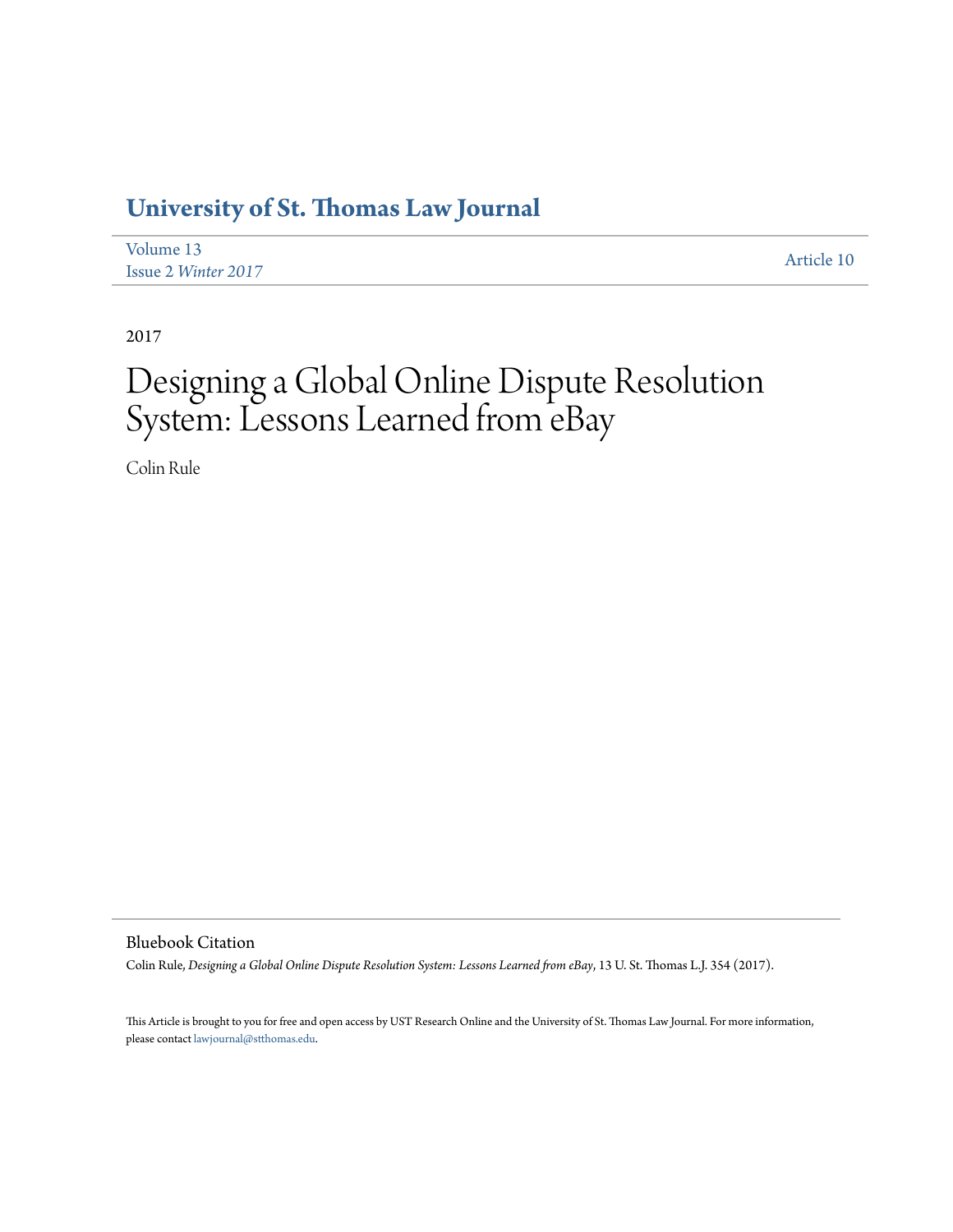## **ARTICLE**

# **DESIGNING A GLOBAL ONLINE DISPUTE RESOLUTION SYSTEM: LESSONS LEARNED FROM EBAY**

## COLIN RULE\*

#### I. INTRODUCTION

If you have spent much time surfing the web, you've probably spent time on eBay. After it was founded in a basement in September 1995, eBay quickly grew into one of the internet's biggest success stories.<sup>1</sup> Over the past twenty years, eBay has become the largest eCommerce marketplace in the world, with local sites in more than twenty-five countries.<sup>2</sup> eBay now sells more than \$80 billion worth of items per year, and at any given moment there are more than 800 million items for sale within the eBay Marketplace.<sup>3</sup> eBay users buy and sell every kind of item imaginable: a pair of shoes every two seconds, a cell phone every four seconds, and a car or truck every four minutes.<sup>4</sup> eBay users conduct more than 250 million searches every day,<sup>5</sup> making the daily volume on eBay greater than the daily volume on the NASDAQ.6 As you might imagine, all of these transactions generate a lot of disputes. Even though only about 1 percent of purchases on eBay generate a problem, the incredible volume on the site means eBay has to handle more than 60 million disputes a year.<sup>7</sup>

<sup>\*</sup> Co-founder, COO, and Chairman of the Board for Modria.com, the world's leading online dispute resolution platform.

<sup>1.</sup> Pierre Omidyar, *How Pierre Omidyar Turned An Idealistic Notion Into Billions Of Dollars*, INC. MAGAZINE, http://www.inc.com/magazine/201312/pierre-omidyar/ebay-inspirationmore-effective-than-delegation.html (last visited June 15, 2016).

<sup>2.</sup> *See* Craig Smith, *By the Numbers: 37 Amazing eBay Statistics*, DMR, http://expandedramblings.com/index.php/ebay-stats/ (click Next to go to Page 2 of 3) (last visited Mar. 3, 2016).

<sup>3.</sup> *Id.* at 1.

<sup>4.</sup> *Id.* at 3; *20 Fast Facts About eBary Worldwide*, EBAY.COM (Aug. 28, 2015), http://www .ebay.com/gds/20-Fast-Facts-About-eBay-Worldwide-/10000000205665282/g.html.

<sup>5.</sup> *Id.* at 1.

<sup>6.</sup> *Daily Market Summary*, NASDAQTRADER, http://www.nasdaqtrader.com/Trader.aspx?id =DailyMarketSummary (last visited June 15, 2016).

<sup>7.</sup> *eBay-style online courts could resolve smaller claims*, BBC NEWS (Feb. 16, 2015), http:// www.bbc.com/news/uk-31483099.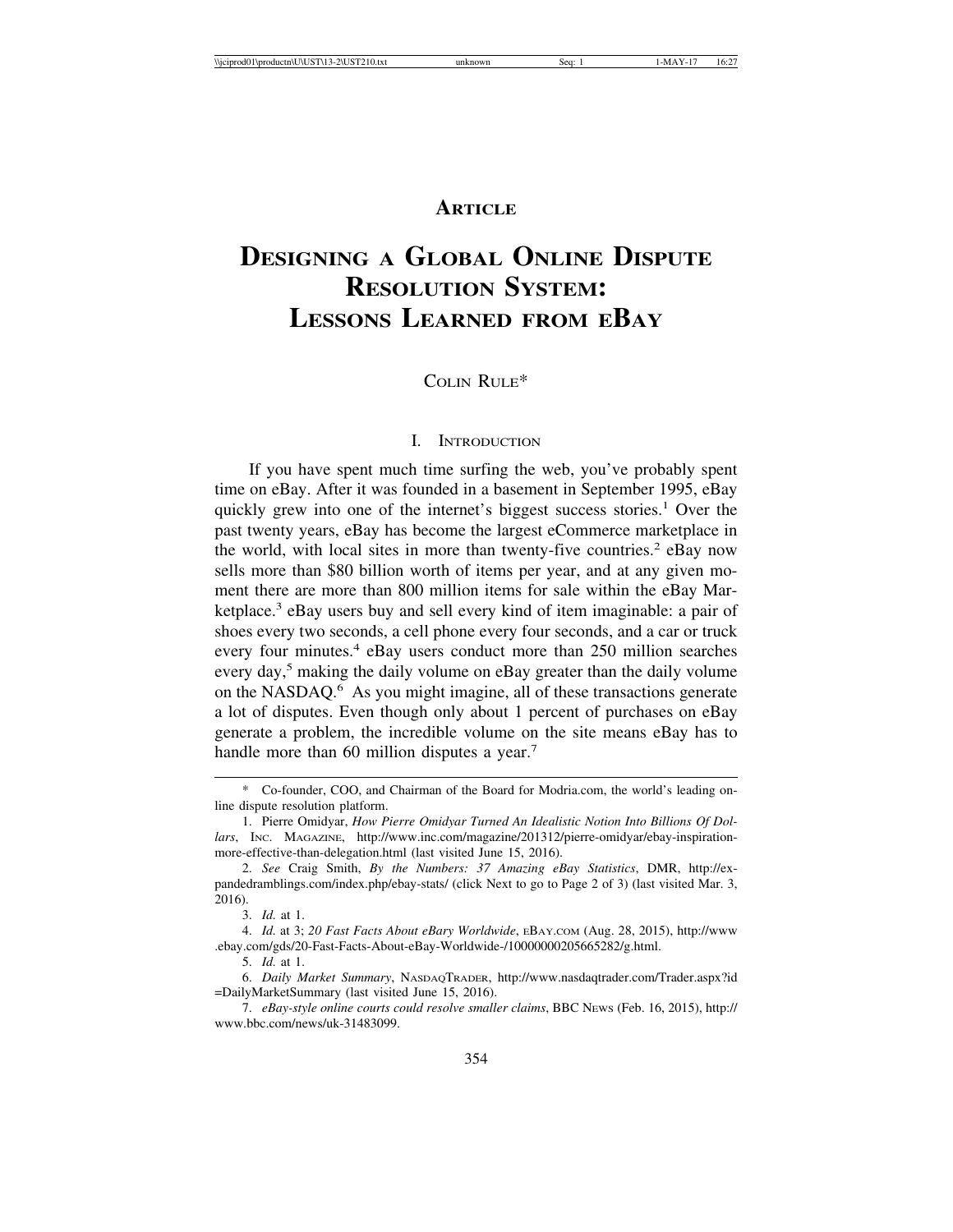This volume of disputes puts eBay at the forefront of the development of the field of online dispute resolution (ODR). In fact, *The Perfect Store* (Adam Cohen's book about the early days of eBay) describes how dispute resolution was a part of eBay in the first months after Pierre Omidyar launched the site. As Cohen explains, eBay's first customer support employee "spent a lot of time doing what Omidyar hated: stepping in and trying to resolve disputes."8

In 1999, Professor Ethan Katsh launched a pilot program with eBay to resolve disputes between buyers and sellers. After a link was put on a relatively obscure eBay help page urging people to report issues to Katsh's Online Ombuds Center at the University of Massachusetts Amherst, the Center was flooded with cases.<sup>9</sup> That pilot program evolved into the startup company SquareTrade.com, which became the internet's most successful online mediation service.10 Over the next eight years, SquareTrade mediators would resolve several million eBay disputes over Feedback (eBay's reputation management system in which buyers and sellers rate the performance of their trading partners). But there were many other non-Feedback-related disputes that SquareTrade could not address as an independent, third-party service provider outside of the eBay network. As a result, eBay made the decision to bring ODR in-house in 2003, and that is when I became eBay's first full-time employee devoted to dispute resolution.

In this article, I will share some of the lessons I learned in building eBay's ODR platform. I begin by presenting the common characteristics of eBay disputes, and then analyzing the design we devised to resolve them. This design is then abstracted to a broader framework for ODR. We then examine several implementation issues we encountered in deploying the design, including: integration with payment systems, buyer and seller perspectives, and the relationship between reputation and resolutions. We then conclude with some lessons learned that may be helpful for future ODR systems designers, both inside and outside of eCommerce.

#### II. CHARACTERISTICS OF EBAY DISPUTES

When I arrived at eBay, I presumed that all eBay disputes pretty much looked the same. I also thought that eBay was well-positioned to resolve disputes, because it was neither the buyer nor the seller in each transaction. As a marketplace administrator with no stake in the outcome of the dispute

<sup>8.</sup> ADAM COHEN, THE PERFECT STORE: INSIDE EBAY 36 (2002).

<sup>9.</sup> Ethan Katsh et al., *E-Commerce, E-Disputes, and E-Dispute Resolution: In the Shadow of "eBay Law"*, 15 OHIO ST. J. DISP. RESOL. 705, 709 (2000).

<sup>10.</sup> *See* Steve Abernathy, *Building Large-Scale Online Dispute Resolution & Trustmark Systems*, PROCEEDINGS OF THE UNECE FORUM ON ODR 2003, http://www.mediate.com/Integrating/ docs/Abernethy.pdf (last visited June 10, 2016).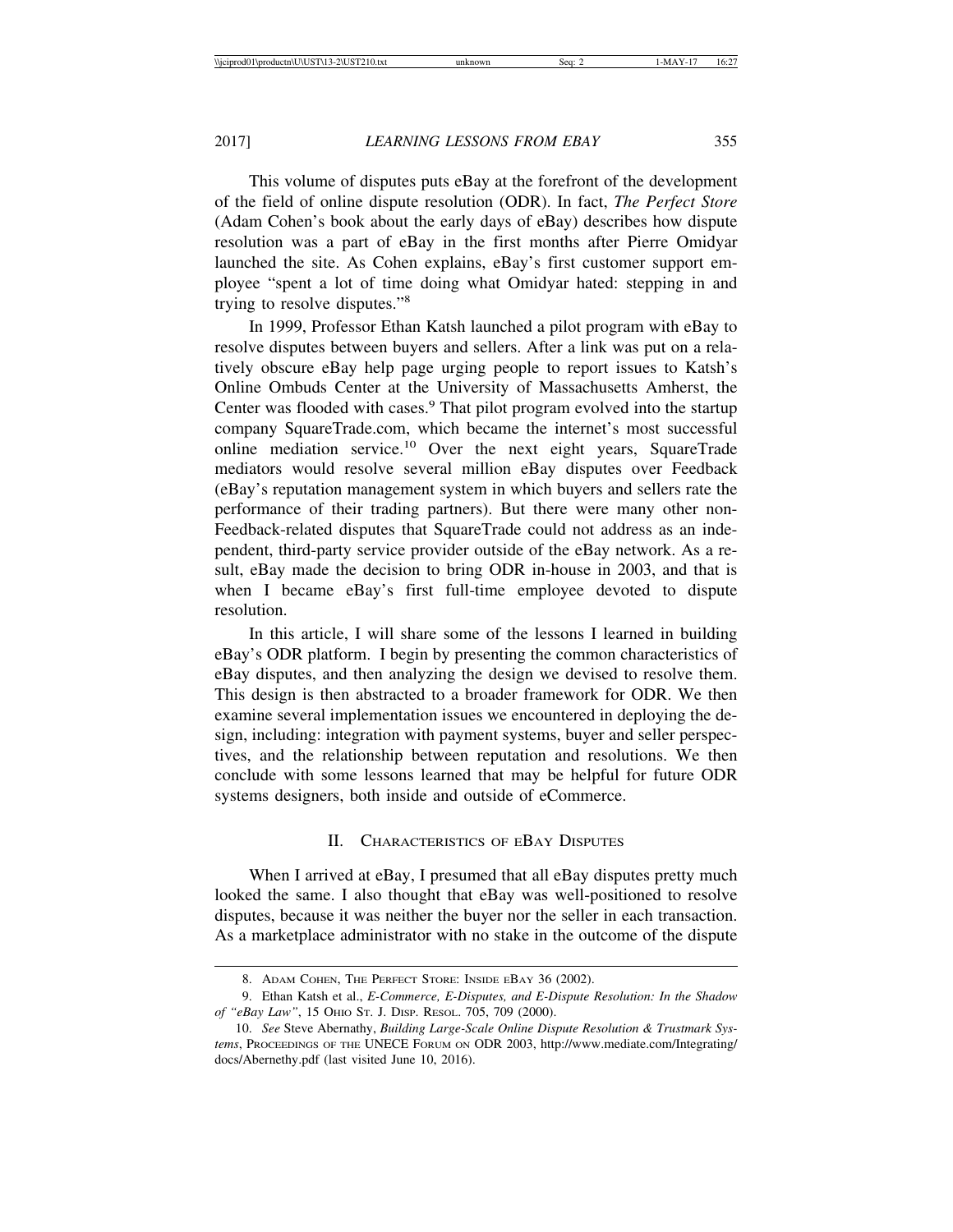other than a desire to maintain trust in the marketplace, I reasoned that eBay could credibly play the role of mediator.

I learned quickly that the truth was much more complicated. In reality, eBay has a wide variety of disputes, and each is fraught with its own specific complexities. Some disputes are initiated by sellers (such as payment disputes), while others are initiated by buyers (such as item quality disputes). Some focus on reputation (Feedback disputes) and others on intellectual property (owner rights disputes).

Most of these disputes are not over very large amounts of money. They can be for as little as \$5, such as a magazine, or as much as \$50,000, such as a car, but the average is  $$100<sup>11</sup>$  (However, as dispute resolvers know well, dollar amount is usually not an accurate barometer of passion among disputants.) And because eBay users are spread all over the world, eBay disputes can involve cultural misunderstandings, language barriers, and class differences. A single eBay purchase may involve a buyer in Australia, a seller in France, and a drop-shipper in China, all transacting on a USbased website that refers to California law in its Terms and Conditions. This can lead to many possible points of confusion.

I also learned that eBay has a very personal relationship with each user. eBay decides what fees will be charged, how listings should be regulated, and when accounts should be limited or suspended. eBay's decisions about which listings to promote, either in search results or in marketing materials, can result in huge swings in sales (and profits) for sellers. As such, eBay is rarely seen as an impartial figure.<sup>12</sup>

The first challenge to tackle in designing the ODR system was the overwhelming volume of cases. Depending on how you count, the number of annual disputes within eBay's marketplace exceeds the volume of the U.S. civil court system.13 With tens of millions of disputes, the math was obvious: even if eBay had built a staff of 1,000 skilled online mediators, we would not be able to get through the torrent of cases. We called it "drinking from the fire hose." It was self-evident that the process needed to be as automated as possible.

Another major issue that had to be addressed was the culture around conflict on eBay. The way the eBay community approached transaction problems was a big part of that challenge. First of all, almost no one used the word "dispute." The language instead was very legalistic: case, complaint, or claim. If a buyer did not pay, that user was often referred to as a

<sup>11.</sup> Notes and Analysis by Colin Rule of eBay's Internal Data on Global Dispute Volume (Mar. 2010).

<sup>12.</sup> See Maz Iqbal, *eBay: biassed, incompetent, indifferent or all three?*, THE CUSTOMER & LEADERSHIP BLOG (Sept. 11, 2011), https://thecustomerblog.co.uk/tag/ebay-bias-against-sellers/ (last visited June 13, 2016).

<sup>13.</sup> *See generally* U.S. DEP'T. OF JUSTICE, CIVIL JUSTICE SURVEY OF STATE COURTS 2005, http://doi.org/10.3886/ICPSR23862.v2.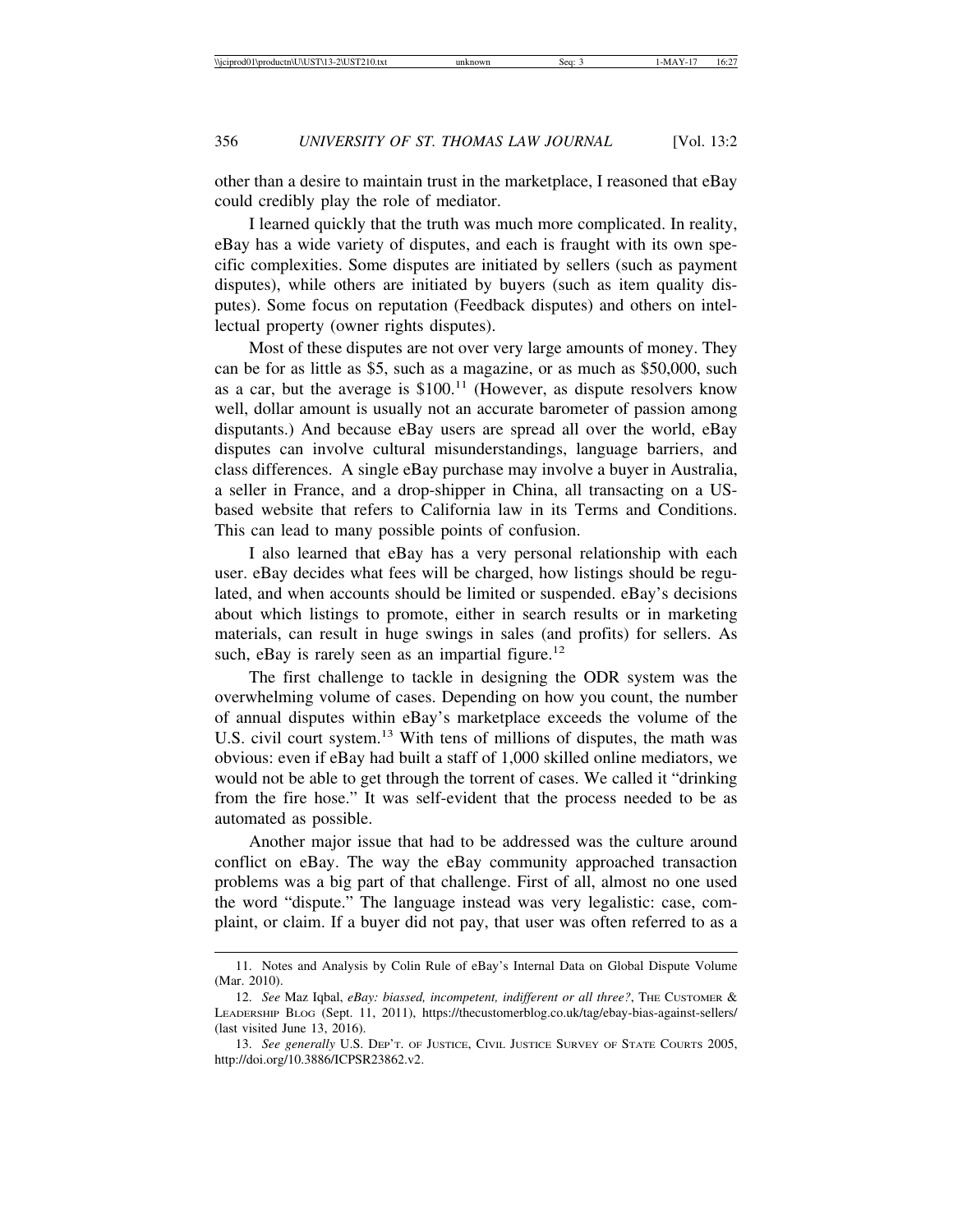"non-paying bidder" or "deadbeat buyer." If a seller did not deliver an item, the only option was for the buyer to file a "fraud alert." Obviously, this language made it very difficult to follow Roger Fisher and William Ury's well-known admonition to "separate people from the problem."14

#### III. THE FORMATIVE PROCESS

It was readily apparent that we would need to forge a new way to describe these situations so as to optimize the chance that they would be resolved. In this section, we examine the design process we utilized to build a system to better handle these disputes, as well as presenting a broader framework for ODR systems that extends the overall design we employed to other ODR volumes.

#### *A. Designing an ODR System for eBay*

Ethan Katsh and Janet Rifkin's book *Online Dispute Resolution* had introduced the concept of the fourth party, in which technology could play a dispute resolution role separate and apart from the human third party.<sup>15</sup> In line with this concept, we decided to write a software program to assist the parties in resolving their disputes, and to involve human neutrals only on an exceptional basis.

How to do it was the key question. Some things that are particularly powerful offline (e.g., apologies) are much less effective online, due to the specific characteristics of computer-mediated communications. However, technology can also open new opportunities that are impossible when working face-to-face. For instance, in-person dispute resolution services are usually sought only after a dispute has reached a point of impasse. Most mediators and arbitrators actually have little opportunity to shape the perspectives of the parties at the earliest stages of the issue.

On eBay, however, we were in direct communication with the buyer and seller from the very beginning—from the purchase all the way through to resolution. That enabled us to work with the parties even before they really understood whether they had a problem. For instance, if a buyer made a purchase and the item had not arrived within three or four days, he or she might start to get concerned. eBay could then step in to reassure the buyer that the average delivery time for a package going from the seller's location to his or her home was seven days. Then the buyer's anxiety would ease, and the package would later arrive on schedule. In a sense, we were able to resolve the issue before it even became a dispute.

<sup>14.</sup> ROGER FISHER & WILLIAM URY, GETTING TO YES: NEGOTIATING AGREEMENT WITHOUT GIVING IN 10 (2d. ed. 1983).

<sup>15.</sup> *See generally* ETHAN KATSH & JANET RIFKIN, ONLINE DISPUTE RESOLUTION: RESOLVING CONFLICTS IN CYBERSPACE (Jossey-Bass 2001).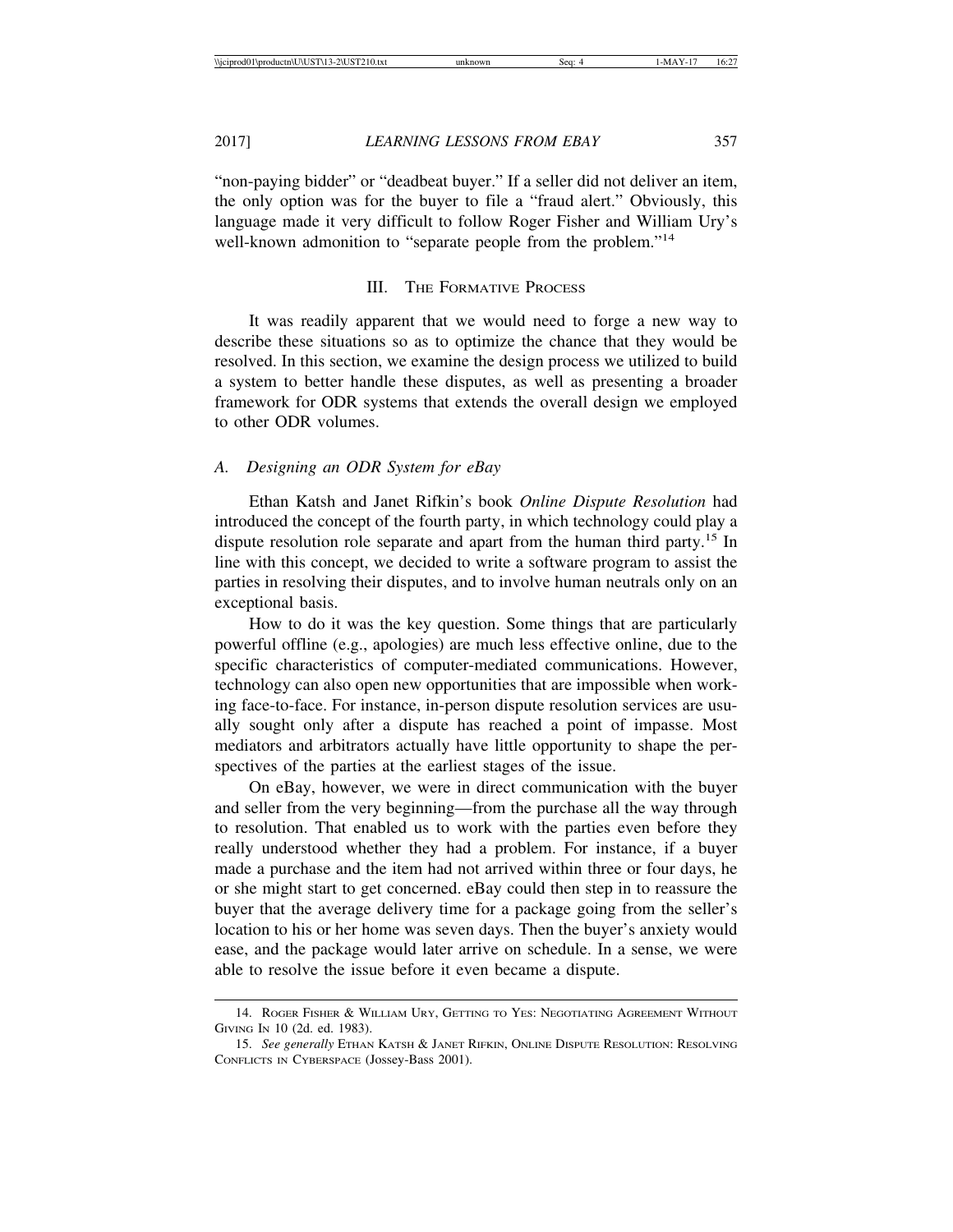An upside existed to the incredible volume of cases coming through the eBay platform: we understood a lot about what these disputes looked like. For example, we knew that most item-related disputes fell into one of two categories: non-receipt (the buyer paid but never got anything) or notas-described (the item arrived, but it was different than what the buyer expected). Then, within these dispute types we could again specialize to pinpoint the problem: How did the seller ship the item? Was shipping insurance purchased? In the case of a not-as-described item, was the item broken? Was it counterfeit? Was the difference a small one (e.g., wrong color), or a big one (e.g., the buyer bought a new laptop and got an old, broken one instead)?

We also renamed the processes on the site to promote resolution. "Fraud alerts" became "Item Not Received" disputes. We built a "Dispute Console" so that users could see all their transaction problems in one place, communicate easily with their transaction partners, and track them to resolution. Soon after, we started to see community members using this language to talk about their transaction problems in the discussion forums. Several years later the Dispute Console turned into the Resolution Center.<sup>16</sup> This new language helped to shape the way users thought about their transaction problems.

#### *B. Building a Framework for ODR*

In designing the eBay dispute resolution system it became clear that the process would have to provide a resolution for every issue reported. A purely facilitative model that left the outcome up to the parties would generate a lot of frustration, and it would leave many of the toughest cases unresolved. Also, some parties had an interest in not reaching an agreement (for instance, a seller in the case of a not-as-described dispute), so there was a strong incentive for those users to stonewall or not negotiate in good faith.

We decided to take a staircase approach, beginning with problem diagnosis (where we worked with the complainant to identify the root of the problem and likely solutions), then escalating to direct negotiation assisted by technology, and finally moving to an evaluation phase where eBay and its payment system provider, PayPal, would decide the case if the transaction partners could not do so. Each party could decide unilaterally when it wanted the process to move on to the next phase. The goal of the system was to prevent as many disputes as possible, amicably resolve as many as possible, and then decide the remainder as quickly and fairly as possible. As you can see in Figure A, each stage acted like a filter, with the objective being to minimize the flow of cases that made it to the end.

<sup>16.</sup> *Resolution Center*, EBAY.COM, http://resolutioncenter.ebay.com/ (last visited June 15, 2016).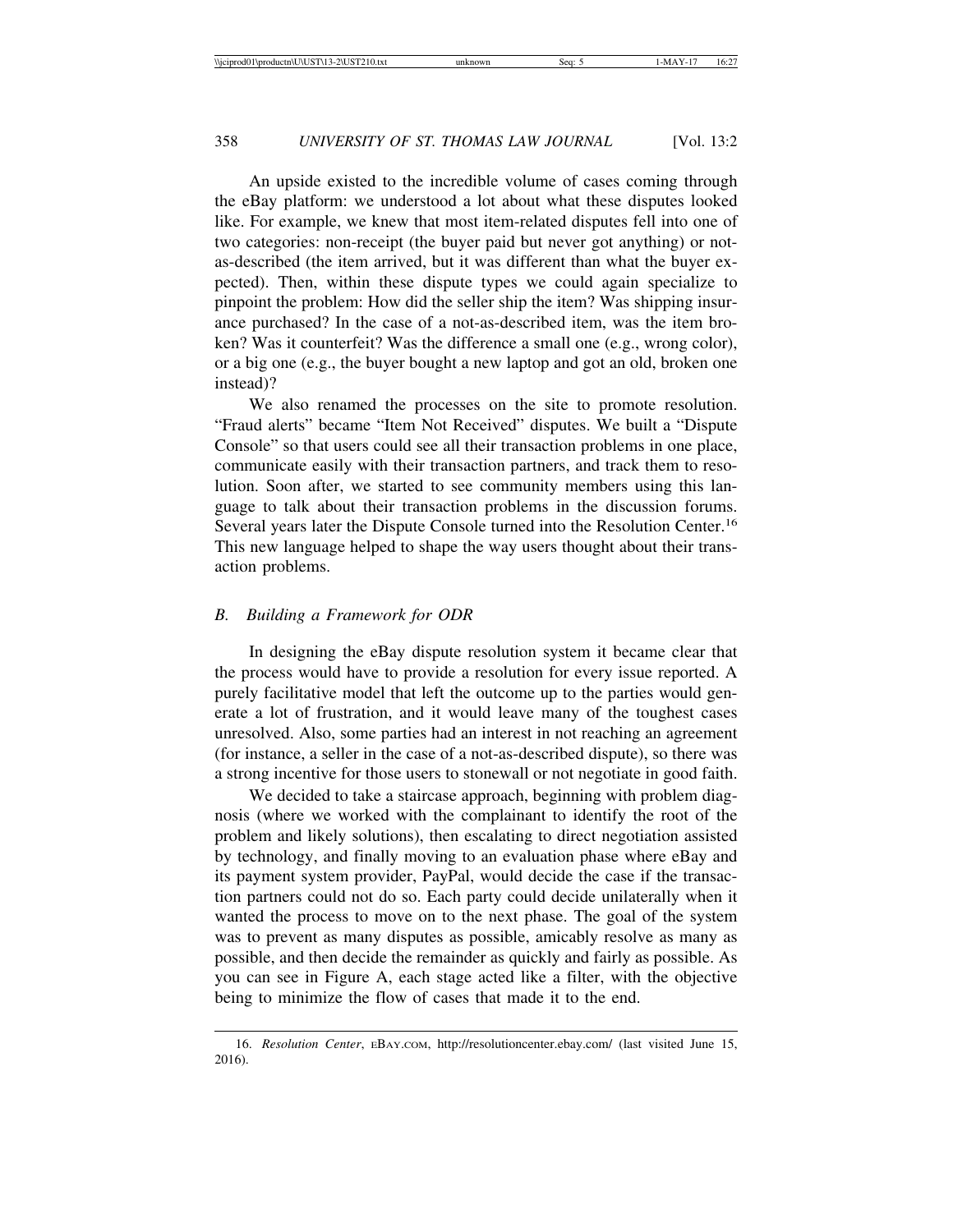

Figure A: ODR Filters

It was very clear that eBay users did not want to spend a lot of time in transformative processes intended to build a long-term trustworthy relationship. Most eBay transactions were between strangers, and most buyers did not buy more than one item from any individual seller, so there was little interest in approaches that did not match this purely transactional orientation. What users wanted was communication, transparency, efficiency, and a fair outcome, in as little time as possible.

We discussed filing fees for our dispute processes, but it is difficult to convince a disputant to pay \$30 to resolve a \$50 dispute, and near impossible to convince him or her to pay \$50 to resolve a \$50 dispute. The disputant might as well just give the money to the other side and save the time associated with the process. Moving online dispute resolution inside eBay was a much more natural way to address the funding problem. Instead of thinking about the costs on a per-case basis, as one does with a third-party provider, eBay evaluated the cost for the system on a revenue enablement basis, which made much more economic sense. eBay's internal economic analysis has shown that the savings from reduced contacts with customer service, retained activity from users, and increased transaction activity more than justify the investments in ODR.

From the beginning, we designed eBay's ODR processes to be learning systems. There was no shortage of data available; eBay has total visibility into each user's usage patterns, history, and account data. Also, eBay routinely surveys users to gauge their satisfaction with the resolution processes they have used. eBay uses these data to monitor the performance of the resolution systems and to improve them as marketplace conditions change.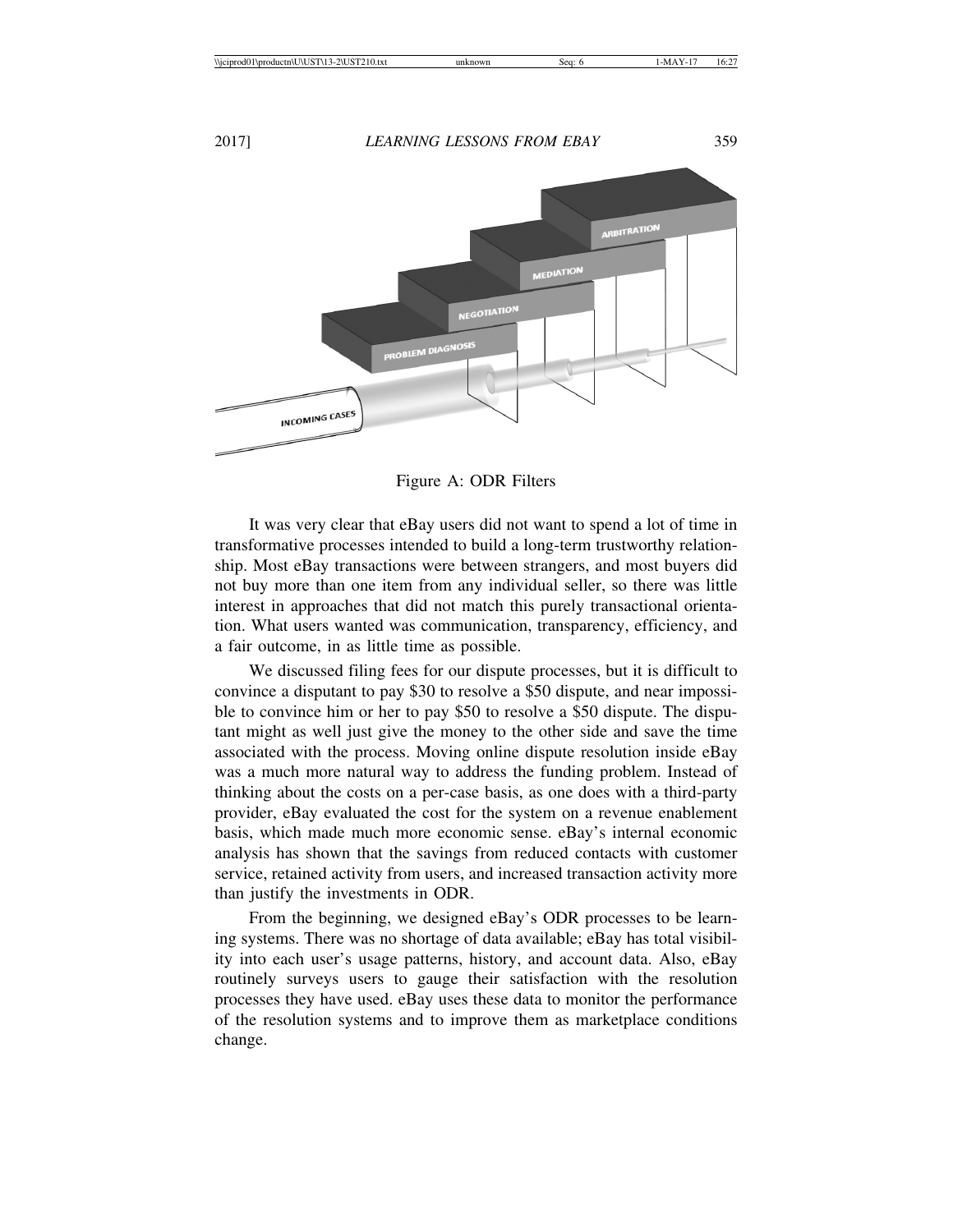#### IV. ISSUES IN IMPLEMENTATION

Having an overall design and framework for our solution was one thing, but actual implementation was a different challenge altogether. Many issues arose during the launch of our new ODR systems, and we had to evolve our approach to match the specific needs of individual dispute types. In this section, we examine some of the specific issue types we needed to address, including payment disputes, buyer vs. seller disputes, and independent feedback review.

#### *A. Payment Disputes*

In 2003, the dispute type that was generating the most frustration was Unpaid Item disputes. The issue of consumers bidding on an item, winning the auction, and not following through to pay was causing great consternation in the marketplace, particularly with sellers. The system in place to deal with those issues was very manual, and sellers were quite upset at what they saw as eBay taking money from them for no reason, because buyers never followed through and paid. At the 2004 *eBay Live* conference in New Orleans, there were sessions with hundreds of angry sellers expressing great aggravation with the existing processes.

On eBay, sellers pay two times when they sell an item. They pay a small insertion fee to list the item, and then a small "Final Value Fee" when the item is purchased.17 The Final Value Fee is based on the final sales price. So if a seller lists a Ferrari on eBay and a teenager bids on the car as a joke with a very high number, when the auction closes the seller thinks the item is sold, even though the buyer will never follow through and pay. eBay charges the seller the Final Value Fee as soon as the item closes. The seller then has to wait for the buyer to follow through and pay. If the buyer doesn't pay, the seller is out the Final Value Fee.<sup>18</sup>

The name used in the community for this process was the "deadbeat bidder" process. In official documents, it was called the "Non-Paying Bidder" process. The language used to describe the process went a long way toward defining how users thought of it. Our first action was to change the name of this process, because it is not wise to use a name that indicates who is at fault (in this case, the bidder) and possibly even insults them (in the case of "deadbeat"). There are legitimate reasons for a buyer not to follow through and pay for an item they committed to buy on eBay (e.g., suppose a seller changed the shipping price after the auction closed, or refused to include a component that was advertised in the original listing). In these

<sup>17.</sup> *Standard selling fees,* EBAY.COM, http://pages.ebay.com/help/sell/fees.html (last visited June 10, 2016).

<sup>18.</sup> *What to do when a buyer doesn't pay,* EBAY.COM, http://pages.ebay.com/help/sell/un paid-items.html (last visited June 10, 2016).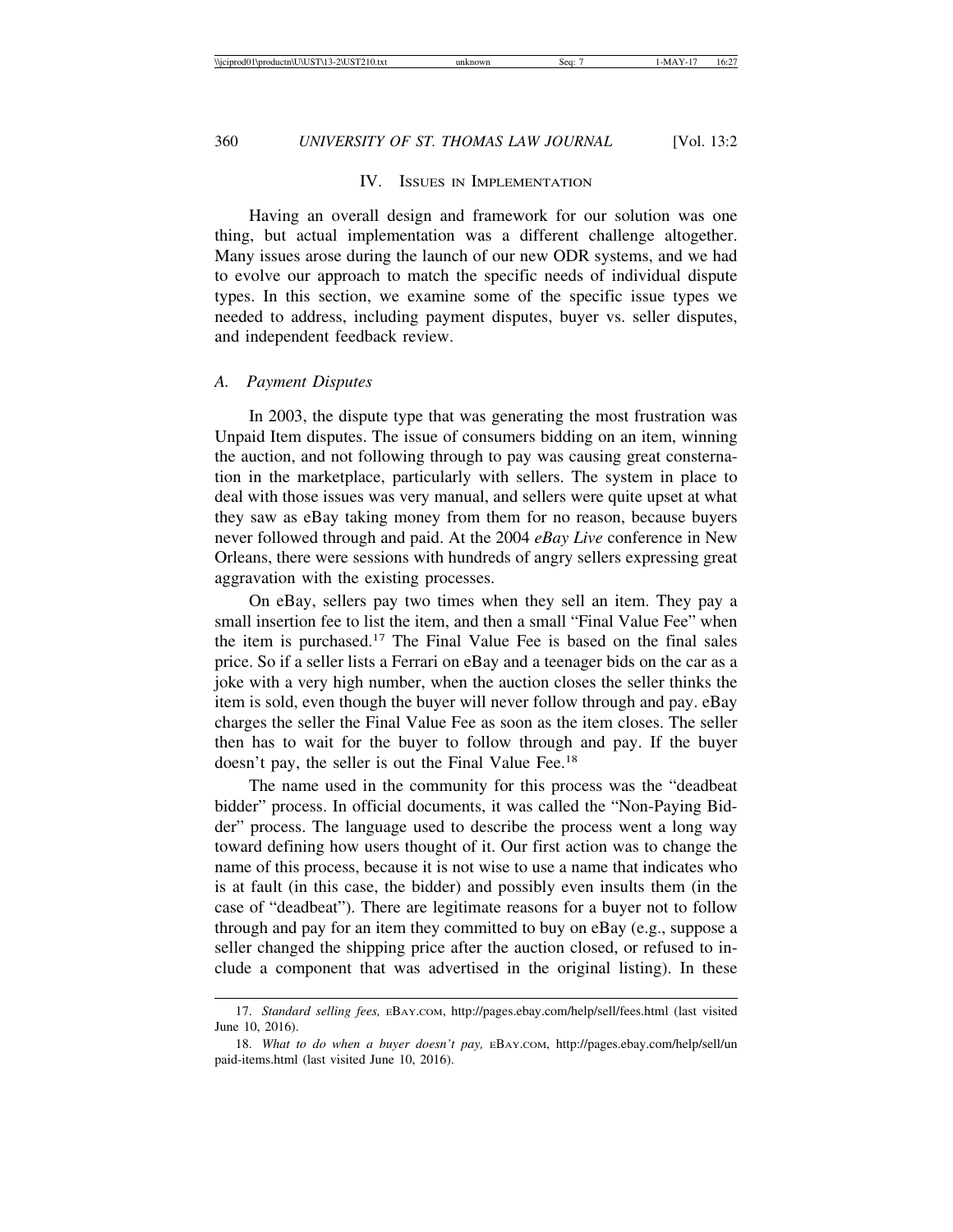cases, the buyer shouldn't actually follow through and pay. But the name of the process still insulted them for doing the right thing.

Sellers were aggrieved because they felt that eBay should not be profiting off of transactions that weren't completed.19 They felt the process to receive reimbursements for Final Value Fees was overly onerous, with lots of hidden deadlines which maximized the chance that sellers would miss their filing windows and lose their chance to get a refund. They also felt that they should not receive feedback from buyers who did not follow through and pay for items they had purchased. The seller rationale was, if the buyer didn't complete the transaction by paying, they should not have the right to leave a public comment on the seller's profile.

We made the decision to rename the process from "deadbeat bidder" to "Unpaid Item," or "UPI". While this language change may seem relatively trivial, translating a new name into sixteen languages around the world and updating thousands of help pages is no easy task. We felt the effort was worth it because the language shaped the way buyers and sellers thought about the process. "Deadbeat bidder" assigned blame for the issue in the very name of the process, while at the same time insulting one of the parties. "Unpaid Items" can be resolved—just get the item paid for, or cancel the transaction by mutual agreement.

The UPI process was designed from inception to be technology only. There are no human third parties that work with the buyer and seller to address the issue. The only human involvement in the process is when a buyer appeals a UPI strike. The buyer can complete a form explaining why they think they received the strike in error. What the buyer doesn't know is that all first appeals from buyers are granted automatically, so only the second appeal is actually reviewed by a person. And because 98 percent of UPI strike appeals are from buyers who are appealing their first strike, an automated volume of millions of cases generates only a few thousand manual appeals per year.<sup>20</sup>

Originally, any buyer who received three strikes was thrown off of the system. However, some high-volume buyers (such as professional buyers) said that this arbitrary number was unfair, because they engaged in so many more transactions and it created jeopardy for them in their account. So eventually the policy was changed so that buyers were thrown off of eBay if they received too many UPI strikes in too short of a period of time.

There was a lot of discussion within the team about the use of the word "dispute." I felt it was very important to use that word, for several reasons: (a) it implied that the issue was resolvable, (b) it put the responsibility for that resolution on the parties, and (c) it communicated a certain seriousness

<sup>19.</sup> *See Criticism of eBay*, WIKIPEDIA, https://en.wikipedia.org/wiki/Criticism\_of\_eBay (last visited June 10, 2016).

<sup>20.</sup> Notes by Colin Rule on Internal Data Analysis Reports Conducted by eBay (2007–2010).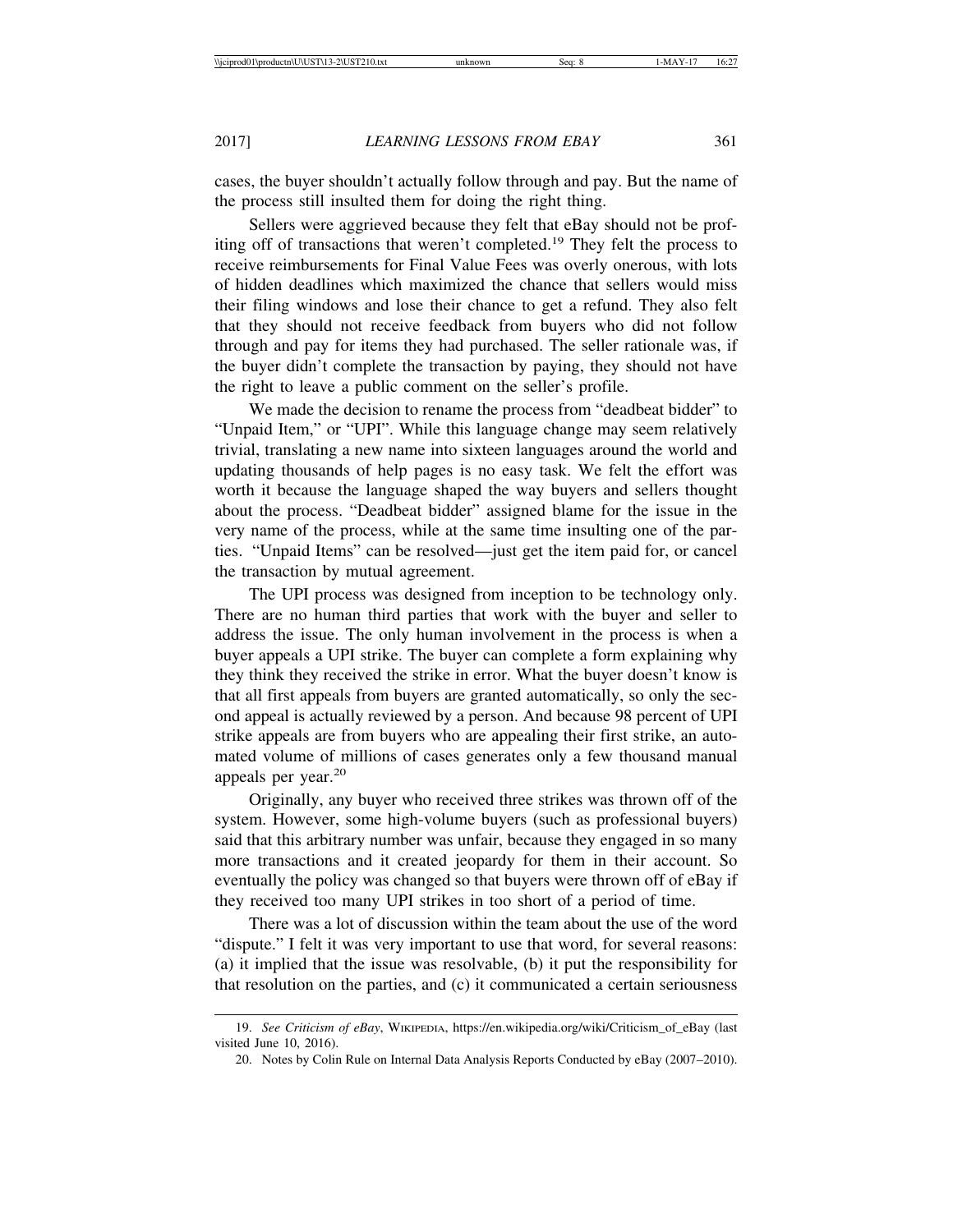to the matter. Some argued that the word should be more neutral, like "report a problem" or "send a communication." But the difficulty with those terms is that they didn't imbue the users with any responsibility around the resolution process. Users might be tempted to use a "send a communication" process just to chat with each other about the item purchased, or to discuss celebrity headlines.

We did a lot of testing of the platform with outsiders brought in to use prototypes. We would all sit in a room behind a one-way mirror, and the outsider would come in and sit down at a computer. The tester would then walk them through a series of prototypes where they were asked to complete certain tasks. They were asked to narrate their thinking at each step of the process. We could also see a duplicate of their screen in our room, watching where their mouse pointer wandered as they pondered each question put to them. They probably knew they were being watched, but they didn't know there were fifteen people behind the glass, eagerly rooting for them to click on the right link. We even recorded tapes of the screens, the narration, and the facial expressions of the users, so we could pore over them later to identify every possible area of confusion.<sup>21</sup>

In these experiments, it was quite clear that there was resistance to some of the language of the dispute resolution field. Any time we used a word like "dispute," users would indicate that they felt it was overly negative.<sup>22</sup> Also, there was great confusion about common terms in dispute resolution. Users frequently confused "mediation" with "meditation," and when asked what thought first came to mind when they saw "resolution," users would often say New Year's Day.<sup>23</sup>

The Unpaid Item process had a fairly simple flow. The seller would come to the Dispute Console and report an item as unpaid by entering in the item number. The buyer would then be notified of the new case and was given seven days to respond. When the buyer responded to the dispute, they had several response options:

- 1. I have already paid for this item.
- 2. I would like to pay for this item now.
- 3. I do not want to pay for this item. $24$

The seller then had the ability to respond to the buyer. The seller had the ability to end the discussion at any point and give the buyer an Unpaid Item strike. If the buyer received too many Unpaid Item strikes in too short of a period of time, then their account would be automatically suspended.25

<sup>21.</sup> *Id.*

<sup>22.</sup> *Id.*

<sup>23.</sup> *Id.*

<sup>24.</sup> *What to do when a buyer doesn't* pay, *supra* note 18.

<sup>25.</sup> *Id.*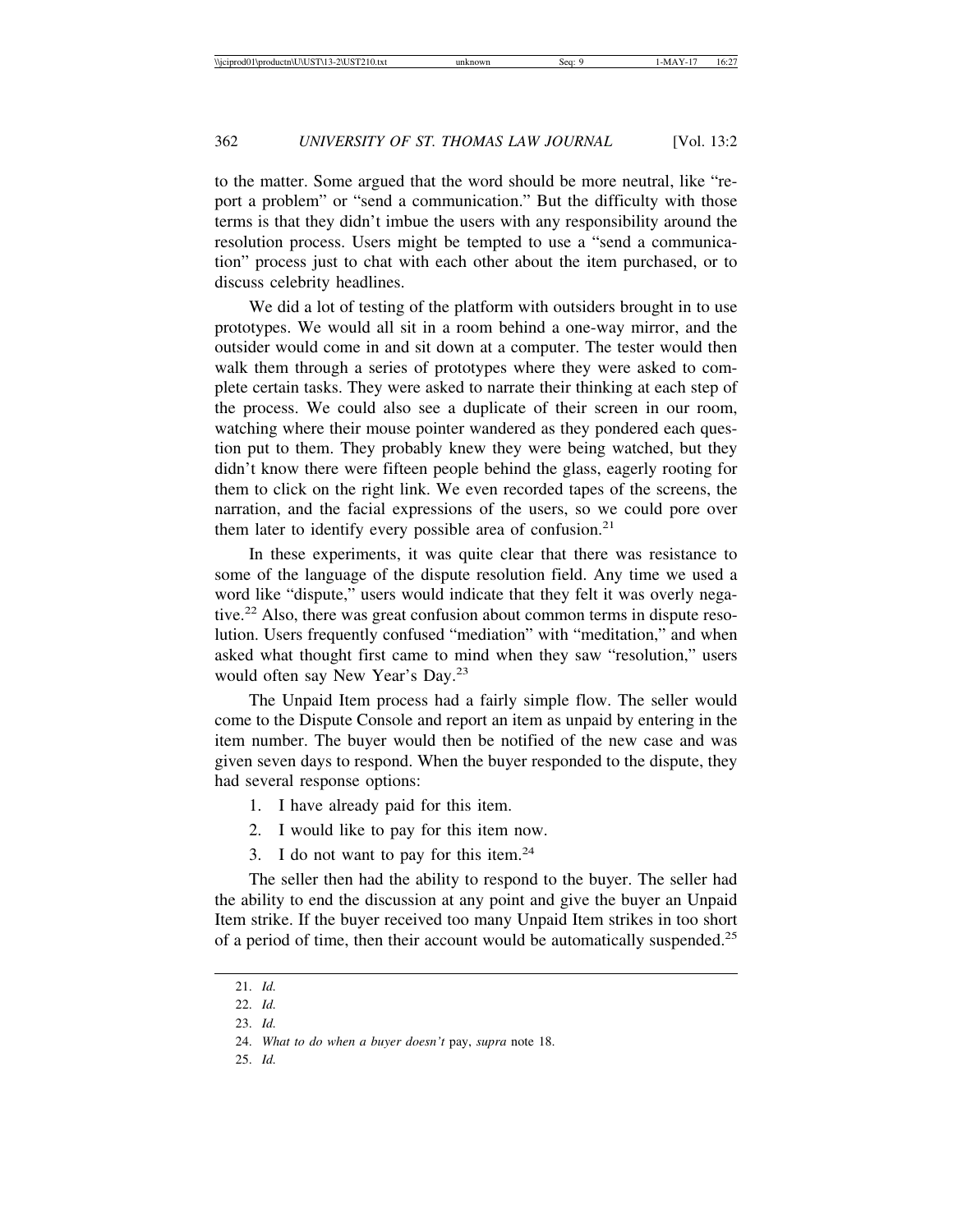Buyers and sellers could also cancel the transaction by mutual agreement. If the seller then indicated that they were willing to release the buyer from their obligation to purchase the item, then the purchase would be cancelled in the eBay system and the seller would receive a refund of their listing fees.

One issue we had to wrestle with constantly was gameability. Because we had millions of users working through our process, there were plenty of attempts from individuals to exploit the system. As soon as a system was launched there were users who would test it out from all angles, looking to see if there was a way to exploit it. One example was false transaction cancellations. Merchants would successfully sell an item to a buyer and make the profit, but then tell eBay that the transaction had been cancelled in order to get their listing fee refunded. We had to find a way to determine if the transaction had been actually cancelled, or if it was a seller trying to game the system. We achieved this by requiring the buyer to confirm that they actually had agreed to cancel the transaction. If the buyer did not confirm, then we knew the seller might be trying to game the system to make more money.

#### *B. Buyer Complaints vs. Seller Complaints*

One of the benefits of online communication is that eBay captures all the information generated by the disputes coming through the process, creating a very valuable warehouse of data that can be used to improve the resolution process. One of the conclusions we drew from that data was that the first message posted in a thread really set the tone for the conversation from there on out. If the first message had a negative tone then the tone of the overall thread was usually negative.

The challenge is that the buyer is the complainant in item-related disputes, and they're usually the frustrated or angry party. They have little incentive to be reasonable or measured because they don't have the same stake as sellers in avoiding negative feedback. If they are given an open text box during the filing process where they can express themselves, they are more likely to post angry or negative sentiments, which can run the conversation immediately off the rails.

As a result, we structured our processes so that the first post from the buyer was intermediated by technology. The buyer filled out a series of very comprehensive forms where they picked the reason for the dispute. From these selections we could compose a first post for them that accurately described the nature of their complaint, but avoided any threats or insults. The buyer was not given an open text box to explain their situation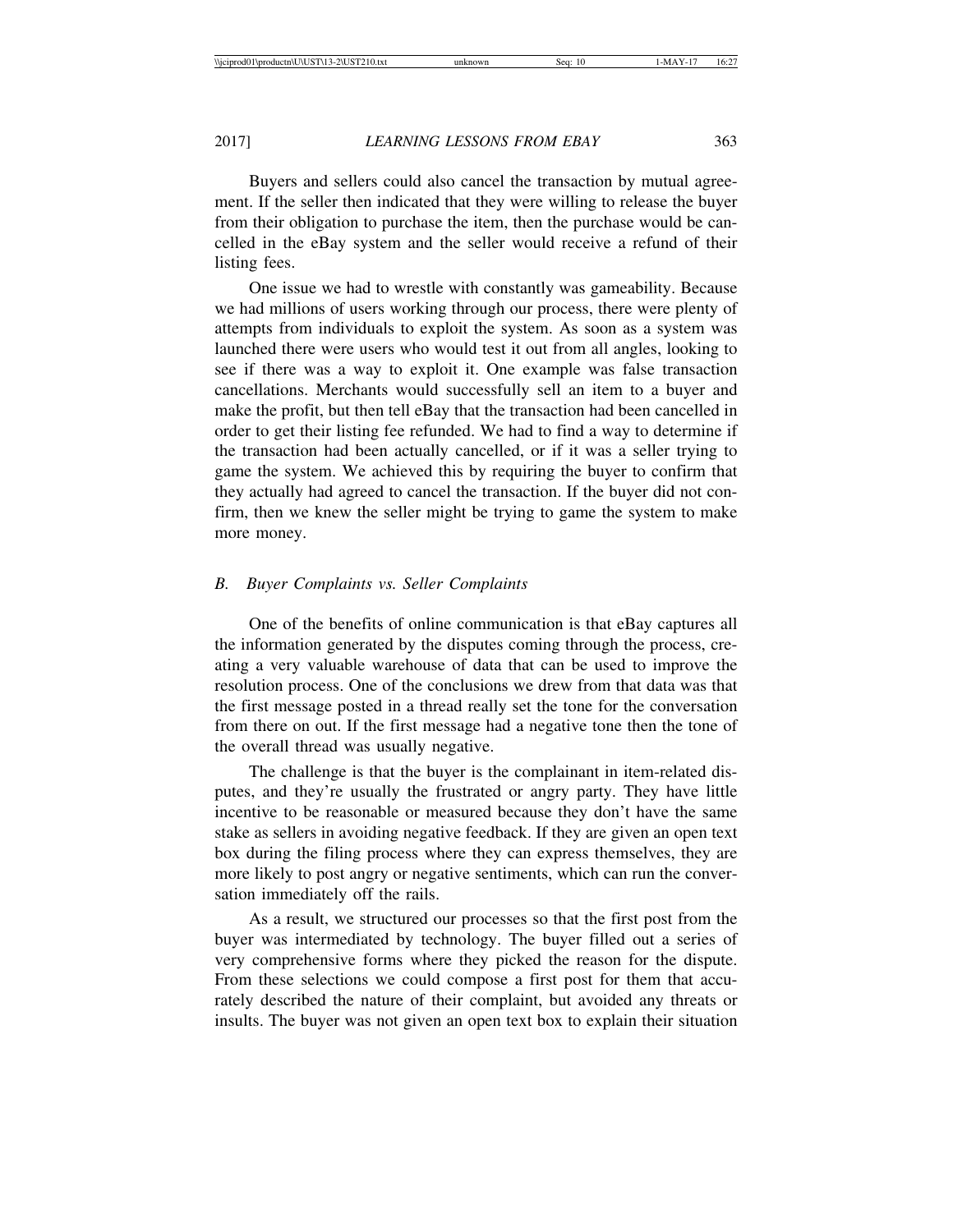because of the risk that they would use that opportunity to attack the seller.<sup>26</sup>

The seller, on the other hand, had great incentives to resolve the case amicably. If a seller gets negative feedback, the willingness of future buyers to make purchases from them might be reduced. The seller already has the ideal outcome for the transaction: they have the money, and the buyer has the item. If the payment is reversed then the seller either: (a) loses money, or (b) wastes time. As such, we gave sellers the first opportunity to post an open message, because they were much more likely to set a positive tone. This increased the likelihood of an amicable and mutually-agreed-upon resolution.

It was the rare message thread that started out negative and then had the tone turn around in the middle to become constructive. Usually what happened in the threads that turned around was that a seller or buyer specifically requested a reset in the tone of the communication. Maybe the item arrived in the midst of the conversation and the buyer admitted that they had overreacted, or the seller discovered they had shipped the wrong item in error, apologized, and took full responsibility. Creating an overall tone for the resolution process that promoted this kind of accountability, empathy, and reasonableness was also important in keeping communications productive and solution-focused.

#### *C. Independent Feedback Review*

In 2005, the eBay Motors division approached the dispute resolution team with a complaint from some of their highest volume sellers. These sellers felt that they were overly vulnerable to feedback extortion from buyers. The reason for this was the asymmetrical valuation of feedback between buyers and sellers of cars.<sup>27</sup>

Vehicle sellers sold relatively few items on the site per month—if they sold ten cars that was a lot. So if they got a negative review on their profile, it would be visible on the front page of their feedback for a long time. And sellers knew that a prominent negative feedback could make buyers look elsewhere to buy a car, which might cost them thousands of dollars in lost opportunities.

Buyers, on the other hand, probably only bought a car once every five or six years. And while they were shopping for that car, they were also buying lots of other types of items, many of which were low value. So if they got one negative feedback it was no big deal, both because they

<sup>26.</sup> *See* Security & Resolution Center, *Frequently Asked Questions – Item Not Received Process,* EBAY.COM, http://www.onlineresolution.com/inr/ (last visited June 10, 2016) (copy of cached page on file with author).

<sup>27.</sup> *See Independent Feedback review*, EBAY.COM, http://pages.ebay.com/help/feedback/feed back-review.html (last visited June 10, 2016).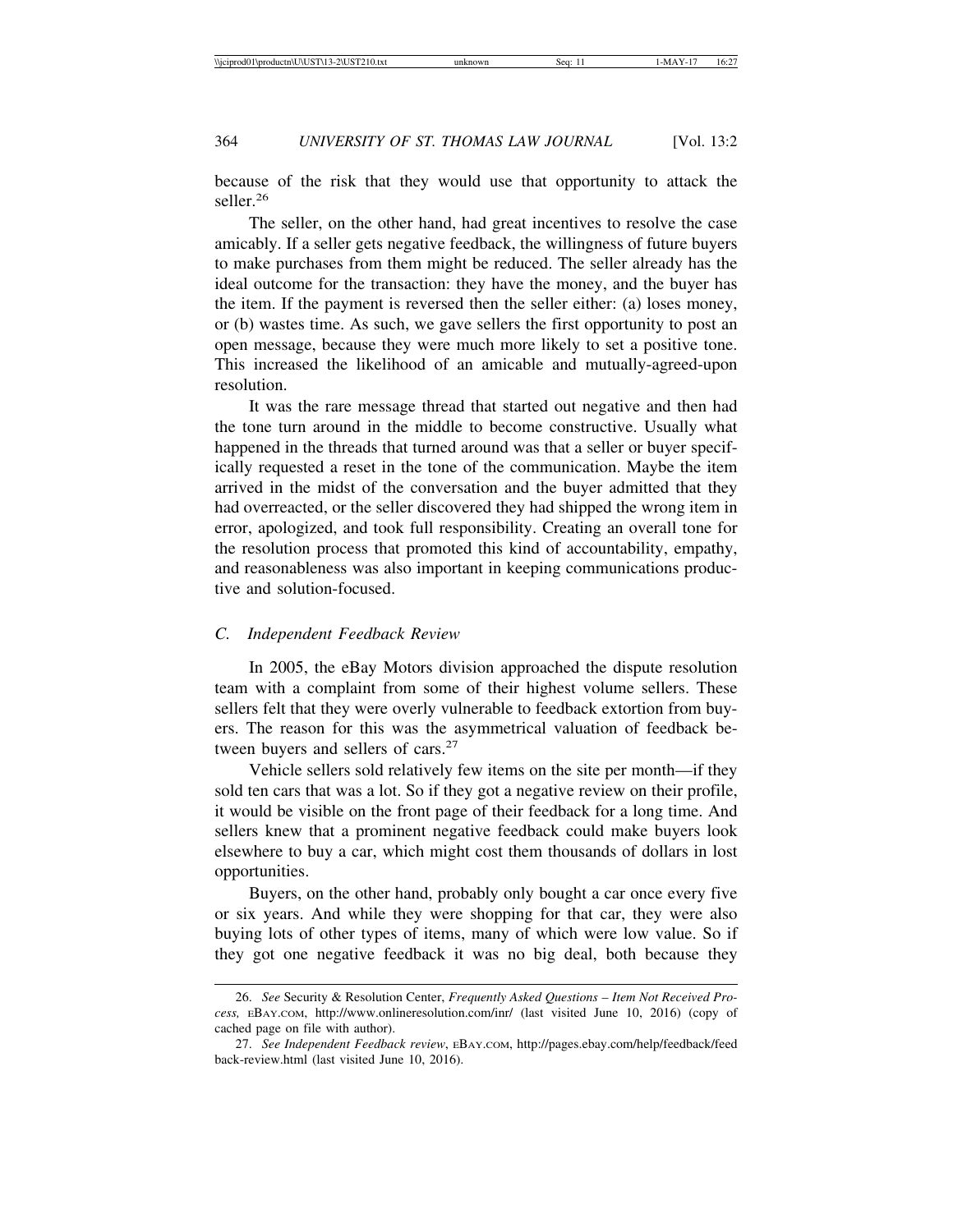weren't selling any items so there were no buyers to scare away, but also because they could make a lot of low-value purchases to make the negative feedback quickly move off of their front page of results.

Sellers understood this dynamic and it made them feel exposed. Occasionally they would sell a car to a buyer and the buyer would admit the car was as described, but the buyer would still threaten to give the seller a negative feedback unless the seller provided some additional piece of value that was not included in the original listing. Sellers then made a calculation: they didn't want to give in to the extortion, but they knew the negative feedback would cost them more than a thousand dollars in lost sales. So more often than not they begrudgingly gave the buyer what they were asking for.

Seller complaints about this inequity reached the eBay Motors team, who wanted to find a solution. They came to the ODR team to ask if we could build a dedicated resolution process for feedback in Motors. Motors was unique, they argued, because of these high value transactions. They wanted to build a resolution system that would enable sellers to get unfair feedbacks removed, and combat the problem of feedback extortion.

This situation was different than the challenges we faced with Unpaid Items and item-related disputes. In these new cases, the buyer had nothing to gain in the dispute and everything to lose. What would be their incentive to participate if there was no upside? Also, these decisions were more evaluative than facilitative, and they required the third party neutral to have substantive knowledge of both the details of the transaction and the specifics of auto repair and maintenance.

In designing the system, we based the process on the Internet Corporation for Assigned Names and Numbers's "Uniform Domain Name Dispute Resolution Protocol" ("UDRP"). ICANN's design for the UDRP was adopted in 1999. It had resolved domain name disputes very successfully for several years, so it was a natural basis for our design. However, there were some well-documented problems with the UDRP that we felt we would need to address.<sup>28</sup>

One big problem with the UDRP was the issue of forum shopping. Complainants picked which provider would hear the case, so all the case volumes went to the UDRP provider who was perceived to be the most complainant-favorable. Providers that had "fairer" (in quotes because fairness is somewhat in the eye of the beholder) outcome percentages simply

<sup>28.</sup> *See, e.g., Kieren McCarthy, Why ICANN's domain dispute rules are flawed: Part I, THE* REGISTER (July 11, 2001), http://www.theregister.co.uk/2001/07/11/why\_icanns\_domain\_dispute\_ rules/.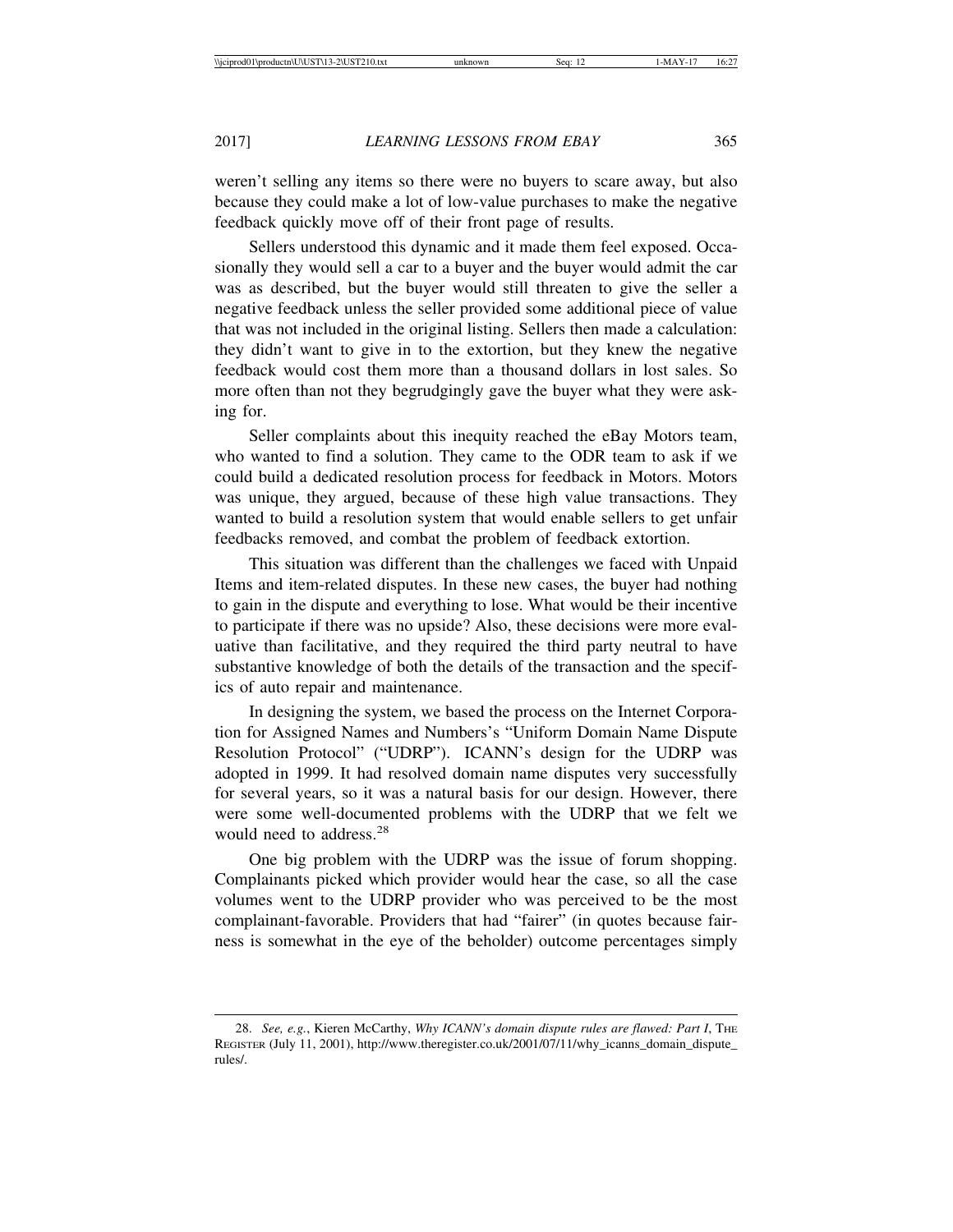didn't get the cases, because complainants wanted to maximize the chance that they would win.29

The eBay Motors resolution process was titled Independent Feedback Review ("IFR"). Instead of one provider, we expanded the process to have three providers: the Better Business Bureau, NetNeutrals.com (a program of the dispute resolution firm DeMars Associates), and SquareTrade.com. We designed the flow so that the complainant (usually a seller, but both buyers and sellers could make use of the system) would come to eBay to file the case. eBay would then refer the case out to one of the providers on a roundrobin basis. We envisioned that this round-robin assignment would eliminate the problem of forum shopping, and it would keep all of the providers honest because they wouldn't want to have resolution rates significantly out of line with the other two providers.

We worked jointly with eBay Motors and the providers to craft a set of decision guidelines to shape participant expectations and guide the decisions of neutrals under the program. Each evaluator would use these criteria to determine whether or not a specific piece of Feedback should be "descored." After much discussion and wordsmithing, we came up with the following guidelines:

- 1. The member leaving the Feedback didn't show a good faith effort to complete the transaction. Failure to pay for or sell an item by itself isn't sufficient to meet this guideline.
- 2. The member didn't submit the Feedback in a reasonable amount of time.
- 3. There is clear and convincing evidence that the transaction-related information contained in the Feedback comment is factually inaccurate, even if this was the result of a misunderstanding or an honest mistake.
- 4. The member leaving the Feedback made an attempt to extract excessive value from the other party.30

The ICANN process was precedent-based, so the prior decisions served to guide the decisions of evaluators in new cases. We didn't want to deal with the overhead of a precedent-based system, with all the necessary document searches and debates about particular cases. We used these very specific decision guidelines to serve the same purpose. If the decision criteria were detailed enough, and well understood across the evaluators, we imagined that the decisions would have the same kind of consistency that could come from precedent-based systems.

<sup>29.</sup> *See* Pamela Segal, *Attempts to Solve the UDRP's Trademark Holder Bias: A Problem that Remains Unsolved Despite the Introduction of New Top Level Domain Names*, 3 CARDOZO ONLINE J. CONFLICT RESOL. 1 (2001).

<sup>30.</sup> *Independent Feedback review*, *supra* note 27.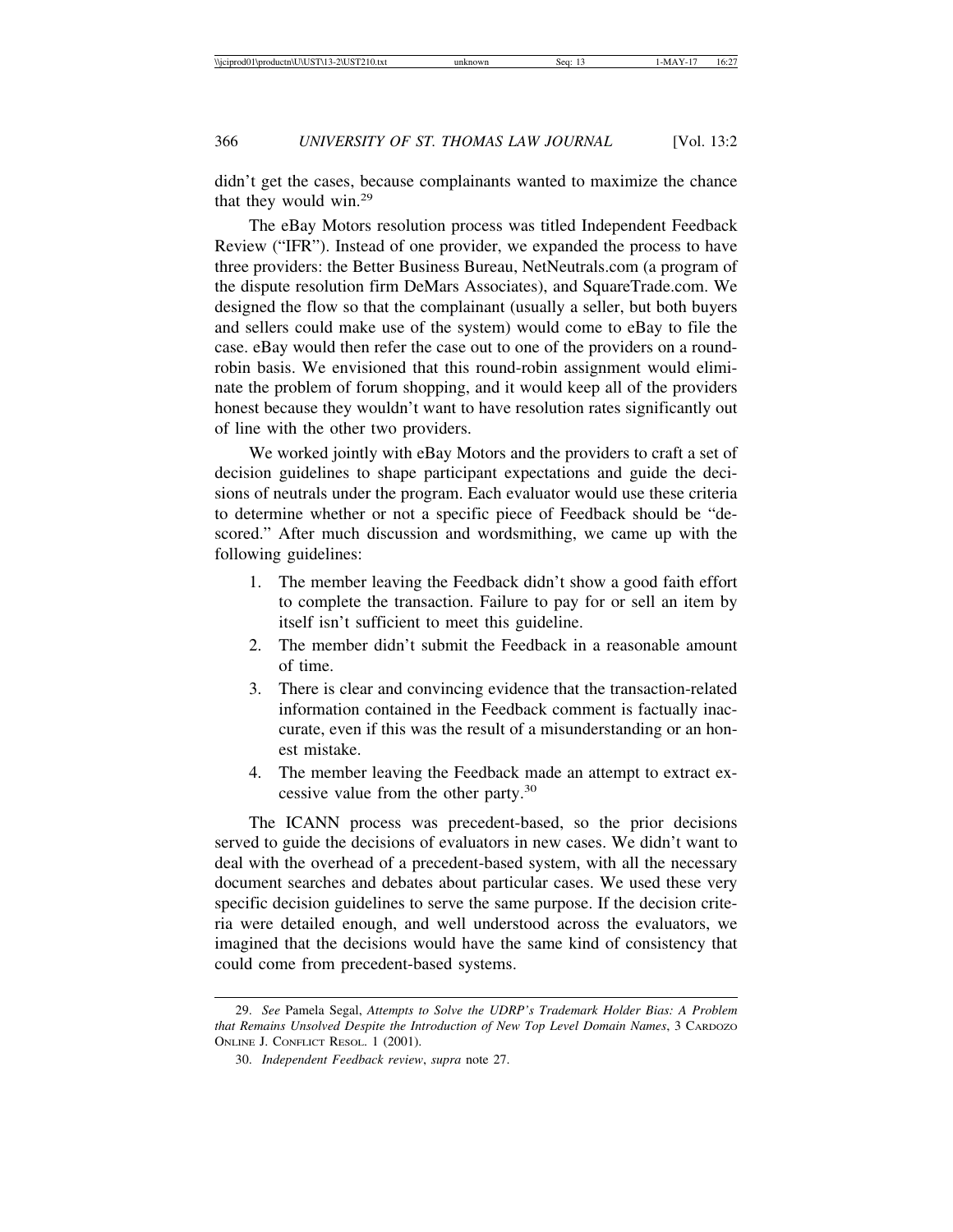We also were worried about abuse of the system by bad sellers who would file over and over again to get their records cleaned. So we put several mechanisms in place to combat this gaming. First, feedbacks found not to be justified under the IFR program were not removed from eBay. The negative was "de-scored" so that it didn't count in a seller's overall Feedback score, and the Feedback was annotated with a line after the comment explaining that an independent evaluator determined that the Feedback in question was not warranted. This meant that even if a seller succeeded in their IFR appeal, the history of the exchange was still visible, so if they abused the process a buyer could read between the lines and see how many times the seller had used the process to cleanse their record. Second, we charged a relatively high filing fee for IFR cases: \$130 per filing.<sup>31</sup> This created a financial reason for sellers to pick and choose which cases they would file against. This also enabled the process to be self-funding, so eBay never had to pay a dime to support it.

Both the Independent Feedback Review process and the Unpaid Item process are still running on the eBay platform, now ten years later, and while they have received small updates over the years, the core systems design of both flows have not been substantially altered.

#### *D. Learning Systems*

Because we had so much volume coming into the system, we were rarely surprised by a new dispute. We had seen pretty much every kind of dispute before. However, there were some circumstances where we noticed patterns in the disputes being filed, and those patterns identified needed changes in the upstream processes.

One example was return-related disputes. We had a large number of cases where the buyer and seller disagreed over who should pay for shipping if an item needed to be returned. Maybe the buyer said they wanted to return the item after the seller's specified return window. Maybe the seller charged a restocking fee, or refunded the buyer in store credit instead of cash. Or perhaps (as was most often the case) the seller insisted that the buyer pay for return shipping, and the buyer wasn't happy about it. When a buyer received an item that they thought was inaccurately described in the listing, they felt that they should be able to return it and get all their money back. Sellers usually disagreed because they were out the shipping price on the original item purchase, and they weren't excited about having to pay shipping again.

We realized that the best way to tackle these disputes was not after they arose, but upstream in the process. So we took our learnings and went to the "Sell Your Item" team, who owned the form that sellers used to list

<sup>31.</sup> *Frequently Asked Questions (FAQs)*, NETNEUTRALS, https://www.netneutrals.com/ FAQs.aspx (last visited June 10, 2016).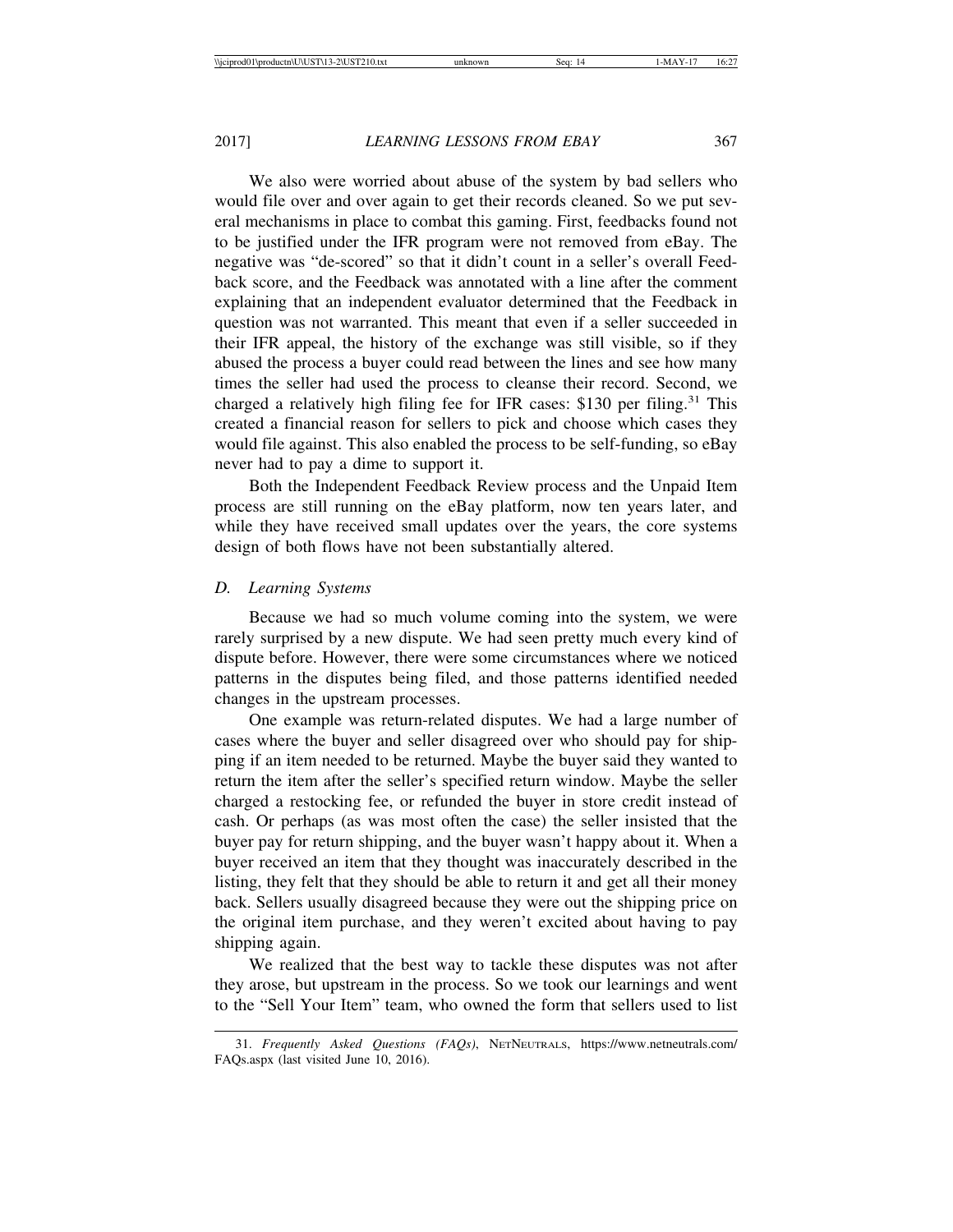their items for sale on the site. Working with that team, we put in a listing feature that captured return information in a much more detailed fashion. Sellers could specify their return window, how they delivered returns, and whether or not they would cover return shipping. We also raised the profile of this information in the listing view, so buyers would be fully aware when they were contemplating a purchase. As a result, we saw a big drop off in the volume of dispute filings related to returns—almost a 30 percent reduction in the quarter after the new feature went live.<sup>32</sup>

### V. CONCLUSION / LESSONS LEARNED

Now that the systems we built at eBay have processed hundreds of millions of disputes, we've learned a lot about how ODR systems can be best designed to deliver fast and fair resolutions. The bottom line is the users want the process to be simple to use, fair to all participants, and easy to understand.

The main observation is that users just want their resolution processes to be quick and easy. They want to be able to work out problems with minimal effort. Redress systems need to be simple to find and intuitive to complete. Users don't expect to get incentives or giveaways as part of their resolution; they just want to get a fair outcome so they can put the issue to bed and move on. And they want to know that the policies that guided their outcome will be applied consistently and fairly across other disputes as well.

We also learned that, just like in offline dispute systems design, it's very important to pay attention to power differentials. Because sellers are repeat players (and because they have more resources), they have a systematic advantage over buyers, and it is important to design systems that compensate for that asymmetry. Part of tackling this challenge is thinking hard about how your system may be gamed by users trying to find shortcuts or advantages, and finding ways to address each identified vulnerability.

Also, tone matters. Language shapes the way we see the world, and it shapes the way we think about resolutions. It may seem like the name of your process isn't as important as the steps within it, but that perspective is short sighted. If your language promotes empathy and reason, then that's a big step toward encouraging resolutions. If your language warns users to beware because fraud and deception is running rampant, it will provide an additional obstacle to helping users reach agreements.

Many times at eBay we observed that we were essentially building a civil justice system for an online country (alongside, it must be noted, the fraud investigations team, who were building a parallel criminal justice system at the same time). If you counted users as citizens, in 2006 eBay would

<sup>32.</sup> Notes and Analysis by Colin Rule of eBay's Internal Data (2009–2010).